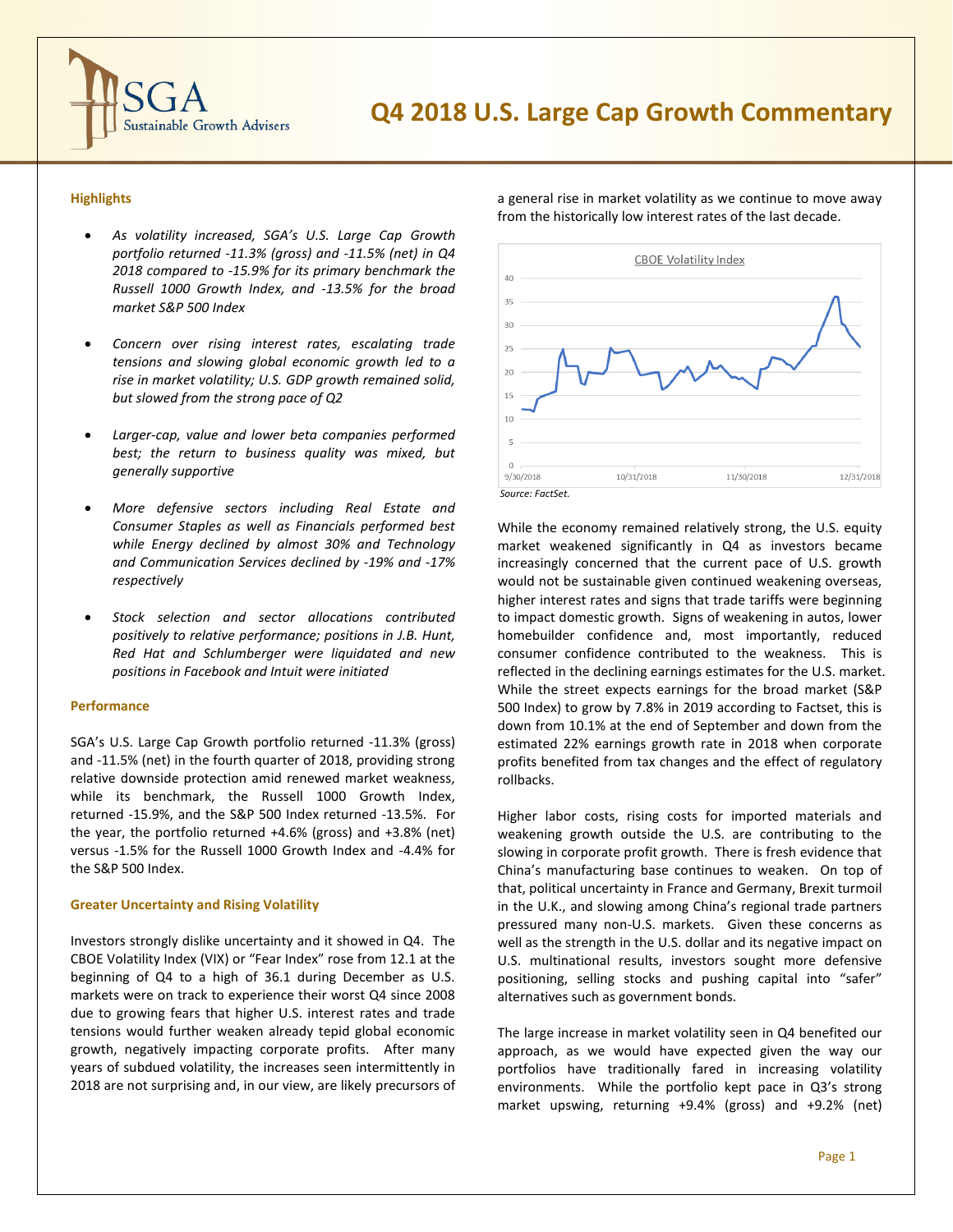relative to +9.2% for the Russell 1000 Growth Index, in Q4 the portfolio also performed well, protecting client capital amid the significant slide in stock prices. Overall, for 2018 the markets began to experience increasing volatility early in the year and then again later in Q4 after years of abnormally low volatility, and the portfolio responded as expected. While the change in 2018 has been meaningful, given the low base upon which market volatility increased, and given key changes in the market backdrop, we continue to expect further increases in market volatility. The chart below illustrates the 3-year rolling standard deviation for the Russell 1000 Growth Index over the last decade, and the significant room for volatility to continue to increase off current levels just to reach its long-term average. This should be a beneficial trend for portfolio performance based on the way in which our approach has fared in other increasing volatility environments historically.



*Source: FactSet, Russell Investments, SGA calculations. Rolling 3-Year standard deviation of returns based on monthly return observations from January 1, 1979 through December 31, 2018.*

Not surprisingly, within the Russell 1000 Growth Index, more defensive sectors including Real Estate, Consumer Staples and Financials performed best as higher priced and economically sensitive sectors such as Energy, Technology and Communications Services performed worst. Portfolio stock selection drove excess returns in the quarter, but sector allocations also contributed positively. Relative returns benefited most from stock selection in the Technology sector, while selection in the Health Care, Consumer Discretionary and Communications Services sectors was also quite strong. In contrast, selection in the Real Estate and Energy sectors detracted. The portfolio's overweight in the weakly performing Energy sector hurt relative returns while overweights in the Real Estate and Materials sectors contributed positively to returns.



The reward to business quality varied significantly during the quarter but was generally supportive for the overall period, with companies with higher returns on equity, earnings, lower betas but also higher debt performing best.

## **Largest Contributors**

Open source software leader **Red Hat** received an offer to be acquired by IBM in a deal valued at approximately \$33 billion which would mark IBM's largest acquisition ever. The stock rose as much as 50% after the announcement of the offer, its largest jump since 1999. Red Hat is expected to boost IBM's cloud computing business, which is central to management's plan to revitalize the company and return it to growth. With the relatively rich valuation offered by IBM, we deemed that a secondary offer was unlikely and gradually eliminated our exposure to Red Hat during the quarter.

Global health care company **Abbott** was the second largest contributor to portfolio performance for the period. The company reported solid Q3 results with organic sales growth of 7.8% and earnings-per-share growth of over 14% with strength across its Nutrition, Diagnostics and Medical devices segments. Its Established Pharmaceutical business posted 5.9% revenue growth which was a little slower than expected versus quite difficult year-over-year comparisons. U.S. sales, which comprise approximately 35% of sales, grew at 5% while sales outside the U.S. rose over 9%. Our research indicates an attractive runway of growth for Abbott as the company's internal innovation and acquisitions have positioned the company to participate in many growth markets within healthcare such as continuous glucose monitoring, structural heart, and diagnostic testing. We added shares to our position during the quarter, increasing our target weight to an above-average position.

**Yum! Brands** was the third largest contributor to performance in Q4 as Yum's business continued to rebound from one-time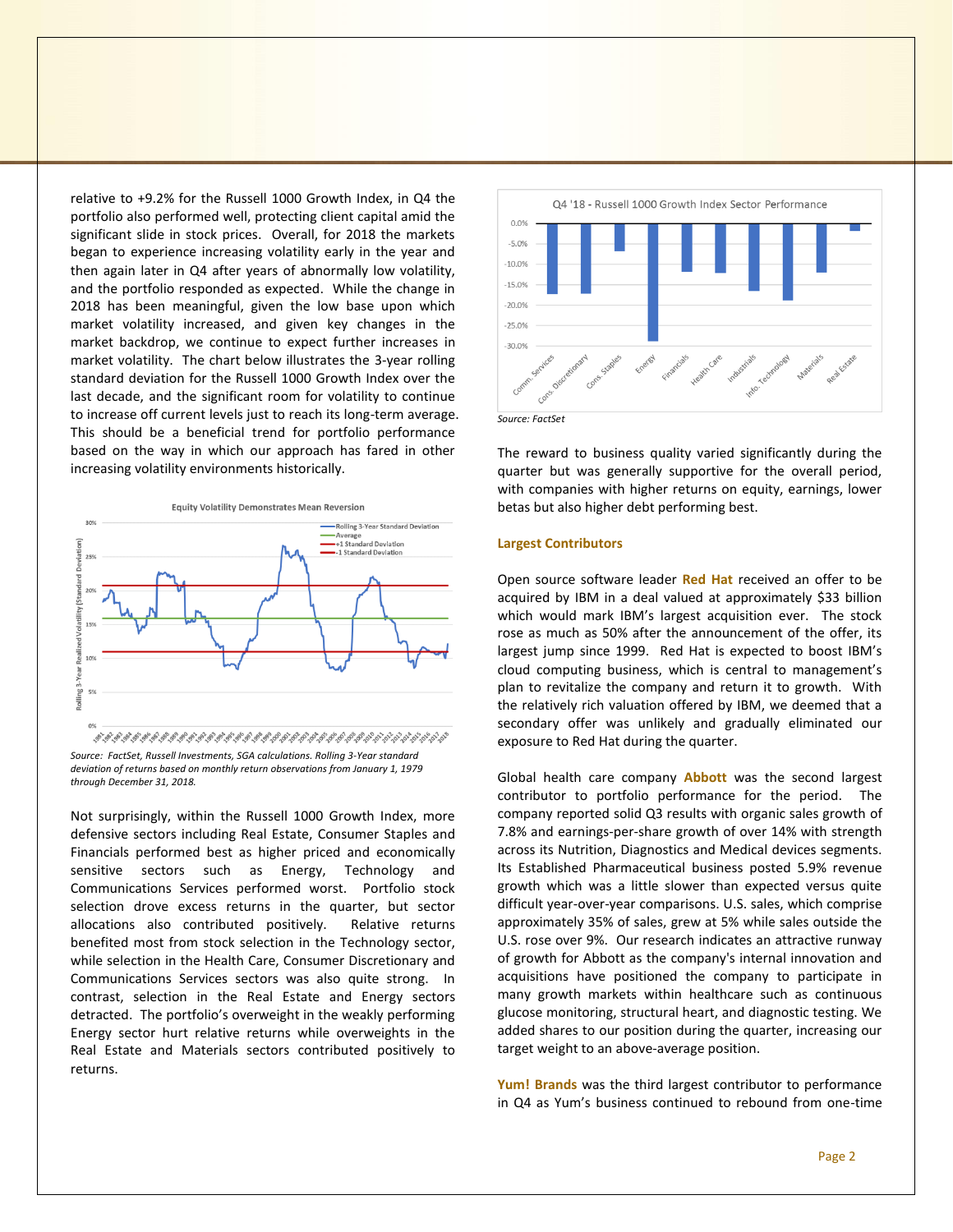issues earlier this year the company posted strong Q3 results including upside at Taco Bell and Yum China as a disruption in the company's supply of chicken in the U.K. was resolved. Global system-wide sales increased about 5% in the third quarter compared to approximately 4% in each of the first two quarters, and continues to be on track toward reaching the company's long-term goal of 7% growth, fueled by accelerating unit growth. While Pizza Hut continues to be a trouble spot for Yum, there is reason to expect improvement in the business over time, driven by investments in technology and store operations and improved advertising in the US, as well as a shift in store mix from outdated dine-in units to more contemporary delivery-oriented units internationally. Importantly, while the turnaround at Pizza Hut will take time, the business represents just 20% of total company profits and the challenges in the business are more than offset by strength at KFC and Taco Bell. In addition to reporting strong operating results, the company also hosted an optimistic and well received analyst meeting later in the quarter which reinforced our conviction in the long-term growth opportunity for the company. With a continued strong consumer backdrop in most key markets across the world, earnings growth is expected to accelerate in 2019 as temporary one-time issues recede and the benefits from recent re-franchise agreements strengthen the business. Our research indicates a compelling long-term growth outlook for the business, and we expect the stock to be rewarded for its attractively valued and diversified growth opportunities as well as the high degree of predictability in earnings and cash flow provided by its royalty fee-based revenue stream. We maintained an above average size position in the stock during the quarter.

**Novo Nordisk** and **Linde** were the fourth and fifth largest contributors.

#### **Largest Detractors**

Over the last quarter we determined that our investment thesis for oil service leader **Schlumberger** had materially changed due to the increased lack of revenue and earnings predictability from the company's recent expansion into more capital-intensive and more commoditized areas of oil services. This lack of visibility was highlighted during the recent pullback in oil prices brought about by the oversupply in the oil markets caused mainly by Saudi Arabia and Russia in anticipation of stricter Iranian sanctions that did not happen, requiring a production cut later and further delaying expected increases in capex spending by U.S. and international producers. Schlumberger had forecasted tighter service capacity, which should have led to increased pricing power in the near term, but with less activity, its expanded under-utilized fixed cost

base (especially more recently in North America) meant larger earnings misses. Given the significant increase in market volatility and the improved opportunities to invest the capital in Schlumberger in higher confidence, higher secular growth businesses which had become more attractively valued, we sold Schlumberger and redeployed the proceeds.

**Alliance Data Systems (ADS)** was the second largest detractor from returns in Q4 despite the fact that its Q3 results beat core EPS estimates with strong card services results, continued weakness at its digital marketing unit Epsilon, and improving results at its Loyalty One unit which creates and services loyalty programs for companies across North America. As the third largest and fastest growing private label credit card issuer in the U.S., growing concerns over slowing U.S. economic growth and the potential for it to eventually impact the company's U.S. growth hurt the stock in the quarter. Ongoing disappointment at Epsilon's results and uncertainty over the ability of the company to fix or sell the unit at an attractive valuation added to investor concerns. Our thesis for ADS was based on the company's strong private label credit card business, a unique opportunity in digital marketing via Epsilon given the unit's rich store of consumer data, and improving results at its Loyalty One unit. Today, the firm's credit card business continues to perform well and Loyalty One has rebounded as expected, however Epsilon remains under pressure due to extended weakness among the consumer-packaged goods customers it serves. We expect the company to sell Epsilon and redeploy the proceeds advantageously, however given the increase in market volatility and growing concerns over economic growth, this may impact such a sale. Accordingly, we continue to review the opportunity in ADS relative to other secular growth businesses on our Qualified Company List amid the rise in market volatility and lowered our position target to a below-average weight.

Global E-commerce and cloud computing leader **Amazon** reported strong profitability across its businesses with higher margins in its key Amazon Web Services (AWS) business, as well as lower than expected losses in its burgeoning international businesses. However, the stock declined on the report as sales were a little lower than the street consensus due solely to weakness in international sales and what some considered to be cautious guidance. We were pleased to note that sales in all of Amazon's other business segments were in line with rather high expectations. Likewise, we were pleased with the company's advertising growth and indications that operating margins in its AWS unit may have been an all-time high despite continued price cuts. While we have been disciplined in managing our position size in Amazon given its extraordinary strength over the past few years, we took advantage of the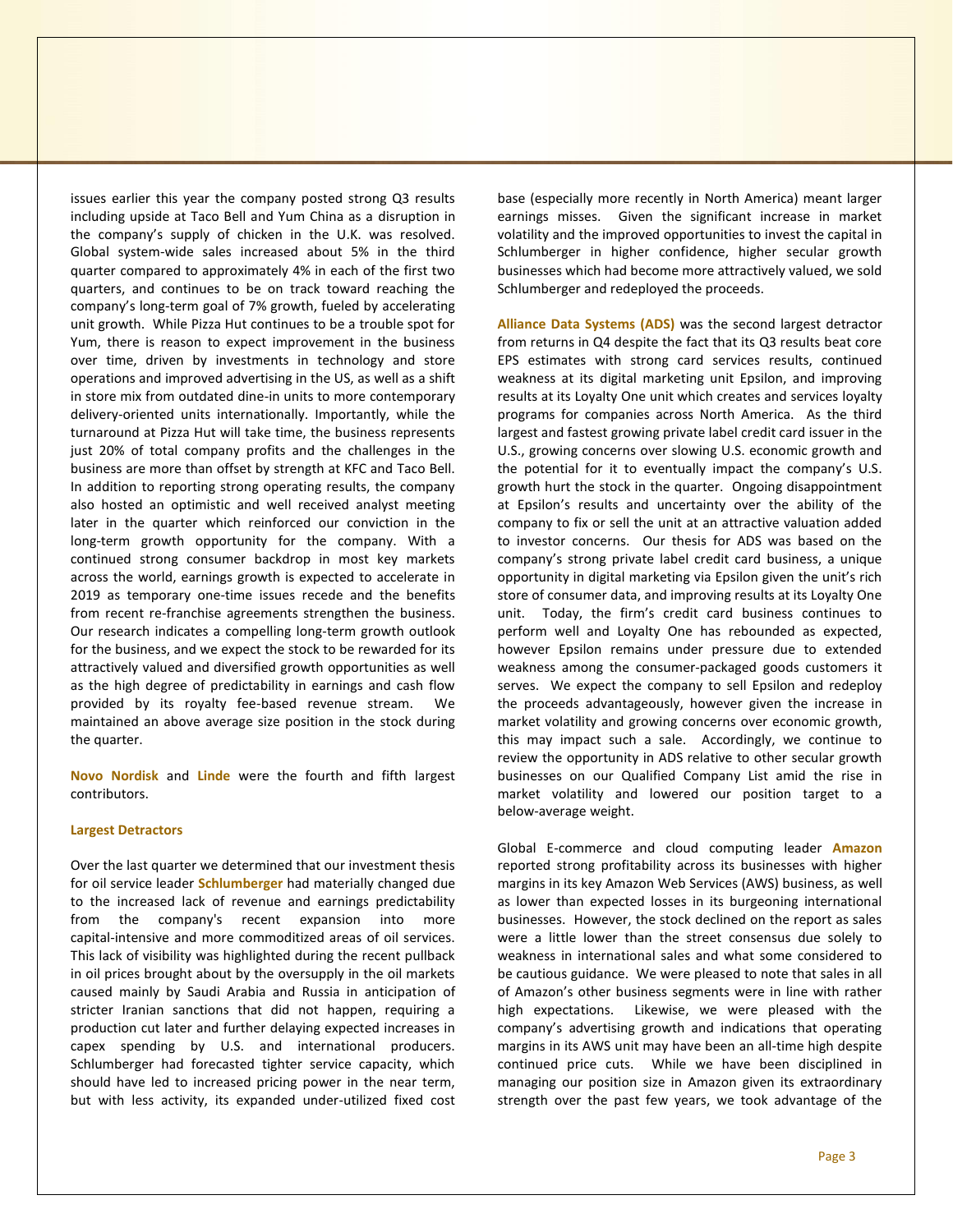recent weakness to add to our position, increasing the target given its more attractive valuation. We fully realize that Amazon will not beat expectations and raise guidance every quarter, however we remain highly optimistic about the company's future growth opportunities.

The fourth and fifth largest detractors from performance in Q4 were **Equinix** and **TJX Companies**.

## **Portfolio Activity**

Turnover in the portfolio was in line with our long-term average, with the sale of open source software leader Red Hat, intermodal trucker J.B. Hunt, oil service leader Schlumberger and the purchase of social media leader Facebook and financial management and tax preparation software provider Intuit. We took advantage of market volatility in several instances, reducing exposure to Alliance Data Systems (ADS), TJX Companies and Ulta Beauty, while adding to positions in Google, Equinix and Autodesk, and increasing exposure to United-Health, Ecolab, Yum Brands, Visa, Salesforce.com, Amazon and others.

## **Sales**

Our position in **J.B. Hunt** was liquidated as the company reported strong results with revenues up 20% (and 13% ex-Fuel) as driver shortages continued to support strong pricing. While operating profits grew only 13% due to a higher rate of accidents, poor weather and start-up costs for new relationships, we expect the headwinds from these short-term issues to abate leading to improving margins. However, our concern about economic activity being pulled forward into 2018 from 2019 due to the imposition of higher tariffs also seems to be playing out, leaving the stock's price significantly lower today than where we had sold it. As one of the more economically sensitive growth businesses in our portfolio, we were particularly focused on locking in our gains in the stock as the company reported better than expected revenue and earnings growth, and its valuation began to look less attractive. Accordingly, with the stock being increasingly susceptible to speculation over the pace of U.S. economic growth in 2019, as well as trade related issues, we reallocated the capital to other more attractive secular growth opportunities which presented themselves in the market's weakness.

**Red Hat** was removed from the portfolio following the announcement of IBM's takeover offer, after we concluded that the likelihood of a higher competing offer was low.

As noted above, **Schlumberger** was sold from the portfolio during the quarter to reallocate the capital to higher confidence, higher secular growth businesses on our Qualified Company List that had become more attractively valued.

## **Purchases**

**Facebook** was reintroduced to the portfolio during the quarter after significant price deterioration in recent months tied to the overall weakness in Technology and related shares, and the controversies facing the company regarding data privacy, nefarious political advertising and its ability to continue to meet expectations regarding the monetization of the data it collects. With over 2 billion people using its services every day, and over 2.6 billion using its services each month, our research sees the company retaining a tremendous asset in the data it collects and the willingness of advertisers to continue shifting marketing dollars from more traditional venues toward its businesses. Their customer scale, the lack of any true competition, and the frequency of use by their client base provides the strong pricing power and recurring revenue streams we seek in candidate businesses. We expect Facebook to benefit from its scale, and strong portfolio of assets including Facebook, Instagram, Messenger and WhatsApp as well as its fast-following capabilities to rapidly evolve these services to employ the popular Story format and better maintain user engagement. With a valuation opportunity that ranks in the top third of our Qualified Company List, our research indicates that the adverse consequences of possible regulatory changes, a slowing in user engagement gains and higher spending on content, systems and security are likely largely reflected in the stock's current price. Given this, and the company's still fast-growing portfolio of businesses, strong advertising growth opportunity and innovative management team, we saw an attractive basis for reinstituting the position.

The company reported solid Q3 results, consistent with the guidance it provided in Q2, with revenues growing 34%, daily active users rising 10% on a normalized basis and operating profits rising 11% as the company continued to invest in better securing its platform.

While the secular growth opportunity remains attractive to us, we fully acknowledge that the company faces risks tied to user growth and the potential for greater regulation of its privacy and data sharing policies in the U.S. and Europe. Also, trends toward greater video consumption which favor Google's YouTube at the margin will continue to require increased investment in their systems to enhance security over the course of 2019 and possibly beyond. We accept that market share in the global online advertising market, while still growing, will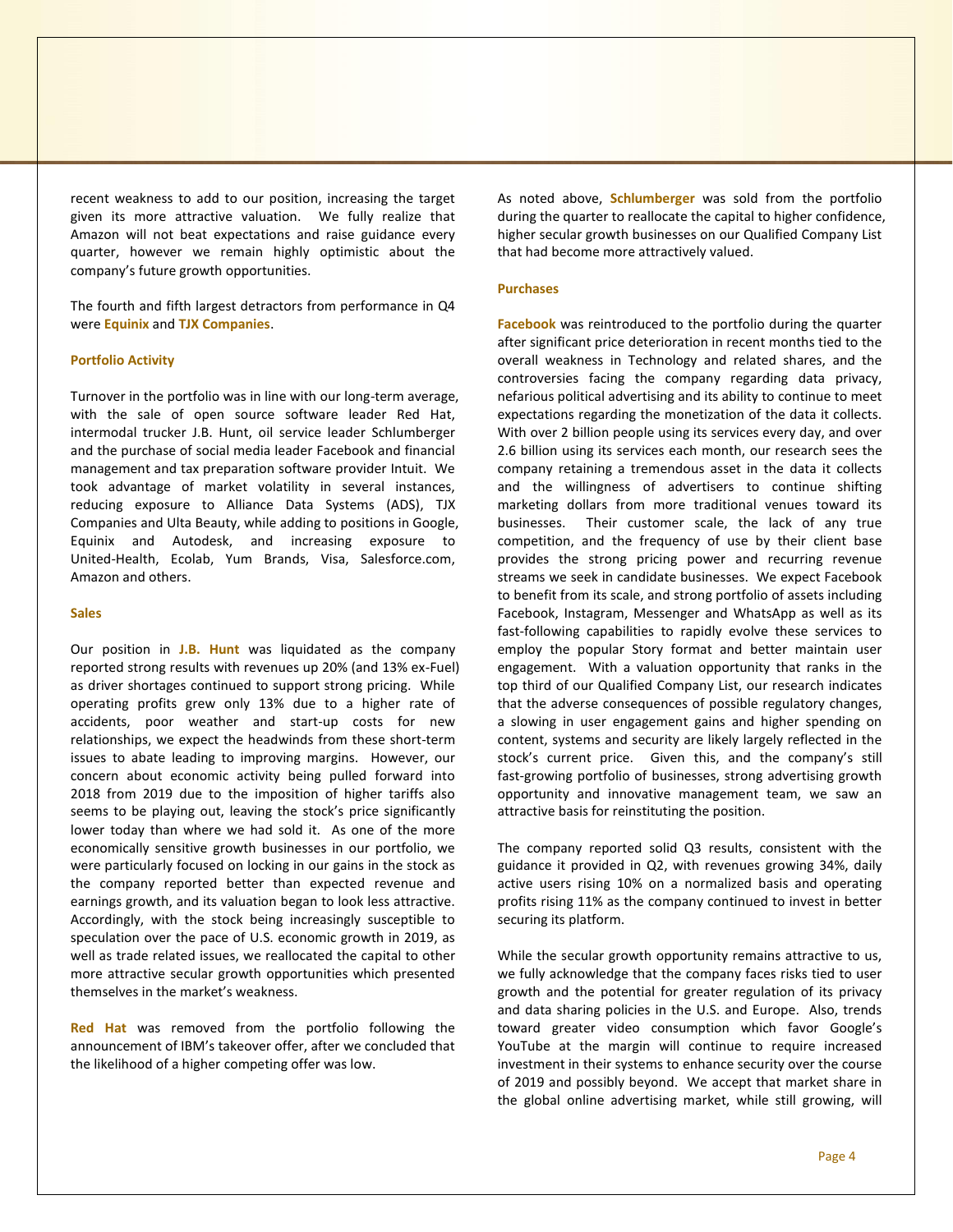likely peak over our time horizon while operating margins are likely to decline from their peak of approximately 50% to the mid-to-low 30% level before stabilizing given expected investments in video, systems and security.

We expect to continue building the position opportunistically moving forward.

Financial management and tax preparation software provider **Intuit** was added to the portfolio in Q4. The company's businesses include QuickBooks SMB accounting software which comprises about 50% of its revenues, ProConnect professional tax software which comprises about 5% of revenues today and facilitates accountants referring small to medium size businesses to Intuit's QuickBooks, and its Consumer segment which is highlighted by TurboTax tax preparation software and its nascent Mint and Turbo consumer financial services businesses.

Intuit serves a broad, interconnected ecosystem of customers, accountants, financial institutions and government entities who trust their products to manage highly sensitive financial information. The company has earned its ability to increase the price of its products through maintaining this trust and gradually adding additional functionality to its offerings. This trust, and added functionality, together with the interrelated parties it serves, makes switching from Intuit to a competitor more costly and risky for current clients. Intuit's strong referral network within the accounting market and its significant scale advantages in the data it is trusted with should allow the company to use machine learning and artificial intelligence (AI) to even more effectively automate workflows relative to peers.

As a result of its strong reputation, high switching costs and risks, and its efforts to shift a majority of its small-mid size business accounting clients to recurring online subscriptions, Intuit enjoys a highly recurring revenue stream. These recurring revenues are supported by long runways of growth driven by the longstanding secular trend toward "do-it-yourself" (DIY) tax preparation. Given its dominant position in this and the domestic small-mid financial management market, the company expects to be able to sustain organic double-digit revenue growth and faster operating profit growth over our 3-5 year investment horizon while enjoying high cash flow generation due to its capital light business model and timely billing of subscription fees.

Competition, tax code or filing simplification, management change and seasonality are among the key risks we are monitoring with Intuit. Interestingly, the recent increase in the US standard deduction is expected to be a net positive in that it

will encourage more consumers, especially first-time, tech-savvy millennial filers, to begin with DIY and Assisted solutions from the company – rather than ever developing a relationship with a tax accountant. Given Intuit's long runway of growth and its high predictability of revenues, we increased the position to an average weight target.

## **Outlook**

As volatility ramped up significantly in Q4 in response to increased uncertainty over macro-economic and geo-politically oriented issues, the quality and ability of our portfolio businesses to grow their revenues and earnings in a sustainable manner enabled SGA's portfolio to protect shareholder capital relative to index benchmarks. The careful attention paid to valuation and the benefit our companies have in generating strong repeatable cash flows also contributed to this protection, as investors moved away from the high momentum stocks that had led market indices in recent years. We were pleased with the ability of the portfolio to protect capital on the downside, as it has historically. Equally important, we were pleased with the opportunity to take advantage of widespread fear to buy high quality secular growth businesses previously considered to be too expensive, as well as the chance to add to positions in strong franchises that we already owned which had come under selling pressure. The discipline to carefully manage position sizes in strong growth businesses in the good times as investor optimism and momentum driven allocation algorithms drive them higher, together with the willingness to capitalize on volatility and step up to leverage our 3-5 year time horizon to buy, or increase positions in attractive secular growers that our research indicates are temporarily under pressure allows us to generate attractive absolute and relative long-term results for our clients.

After a decade of unprecedented monetary accommodation and high levels of stock correlations, we strongly believe that we are in the early innings of what will be a more volatile environment as investors react to greater uncertainty over U.S. monetary and trade policy, the dollar, the debt ceiling, divided government, and potentially fragile global growth. With an enterprise yield of 4.1% at year end, meaningfully higher than the 3.3% seen at the beginning of 2018, and three-year forecasts of revenue and earnings growth of 9.7% and 17.8% respectively, well above that of the Russell 1000 Growth Index, together with higher cash flow generation, less debt and stronger margins, we are highly optimistic over the opportunity present in the portfolio today.

\_\_\_\_\_\_\_\_\_\_\_\_\_\_\_\_\_\_\_\_\_\_\_\_\_\_\_\_\_\_\_\_\_\_\_\_\_\_\_\_\_\_\_\_\_\_\_\_\_\_\_\_